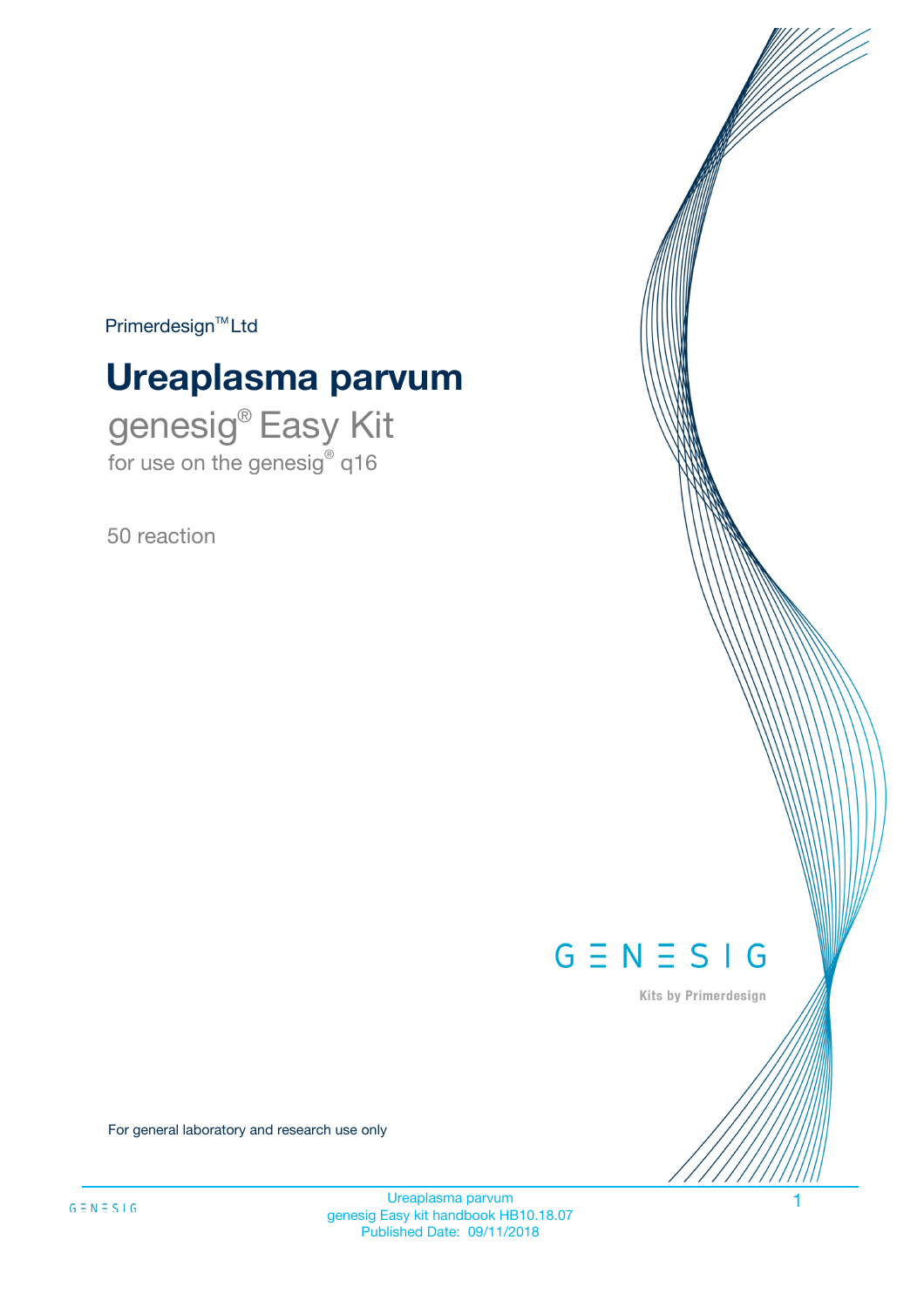# genesig® Easy: at a glance guide

#### **For each DNA test**

| Component              | <b>Volume</b> | Lab-in-a-box pipette |  |
|------------------------|---------------|----------------------|--|
| U parvum reaction mix  | 10 µl         |                      |  |
| <b>Your DNA sample</b> | 10 µl         |                      |  |

#### **For each positive control**

| Component                 | Volume          | Lab-in-a-box pipette |  |
|---------------------------|-----------------|----------------------|--|
| U.parvum reaction mix     | 10 µl           |                      |  |
| Positive control template | 10 <sub>µ</sub> |                      |  |

#### **For each negative control**

| Component             | <b>Volume</b>   | Lab-in-a-box pipette |  |
|-----------------------|-----------------|----------------------|--|
| U.parvum reaction mix | 10 <sub>µ</sub> |                      |  |
| <b>Water</b>          | 10 <sub>µ</sub> |                      |  |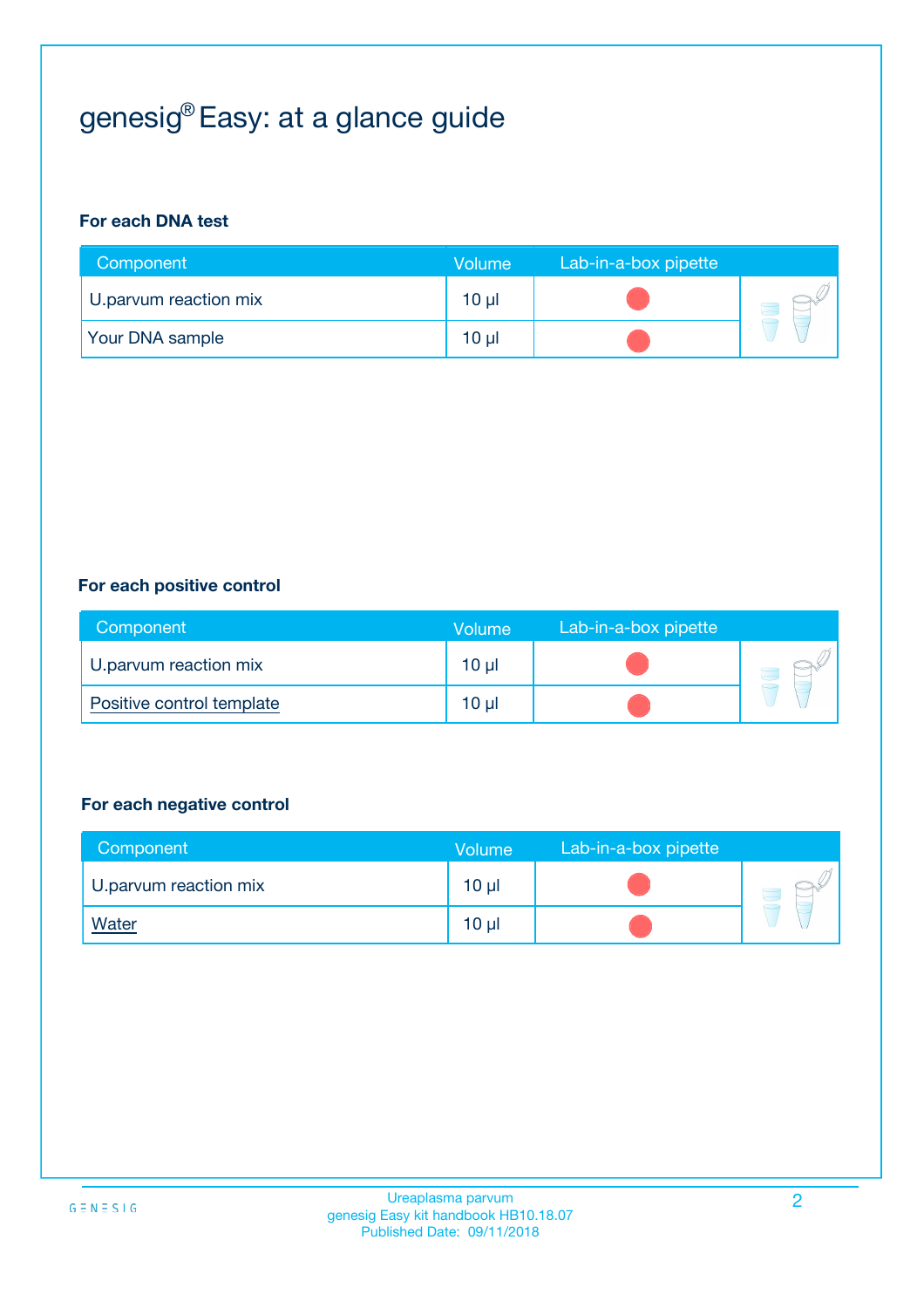# Kit Contents



# Reagents and equipment to be supplied by the user

#### **genesig® q16 instrument**

#### **genesig® Easy Extraction Kit**

This kit is designed to work well with all processes that yield high quality RNA and DNA but the genesig Easy extraction method is recommended for ease of use.

#### **genesig® Lab-In-A-Box**

The genesig Lab-In-A-Box contains all of the pipettes, tips and racks that you will need to use a genesig Easy kit. Alternatively if you already have these components and equipment these can be used instead.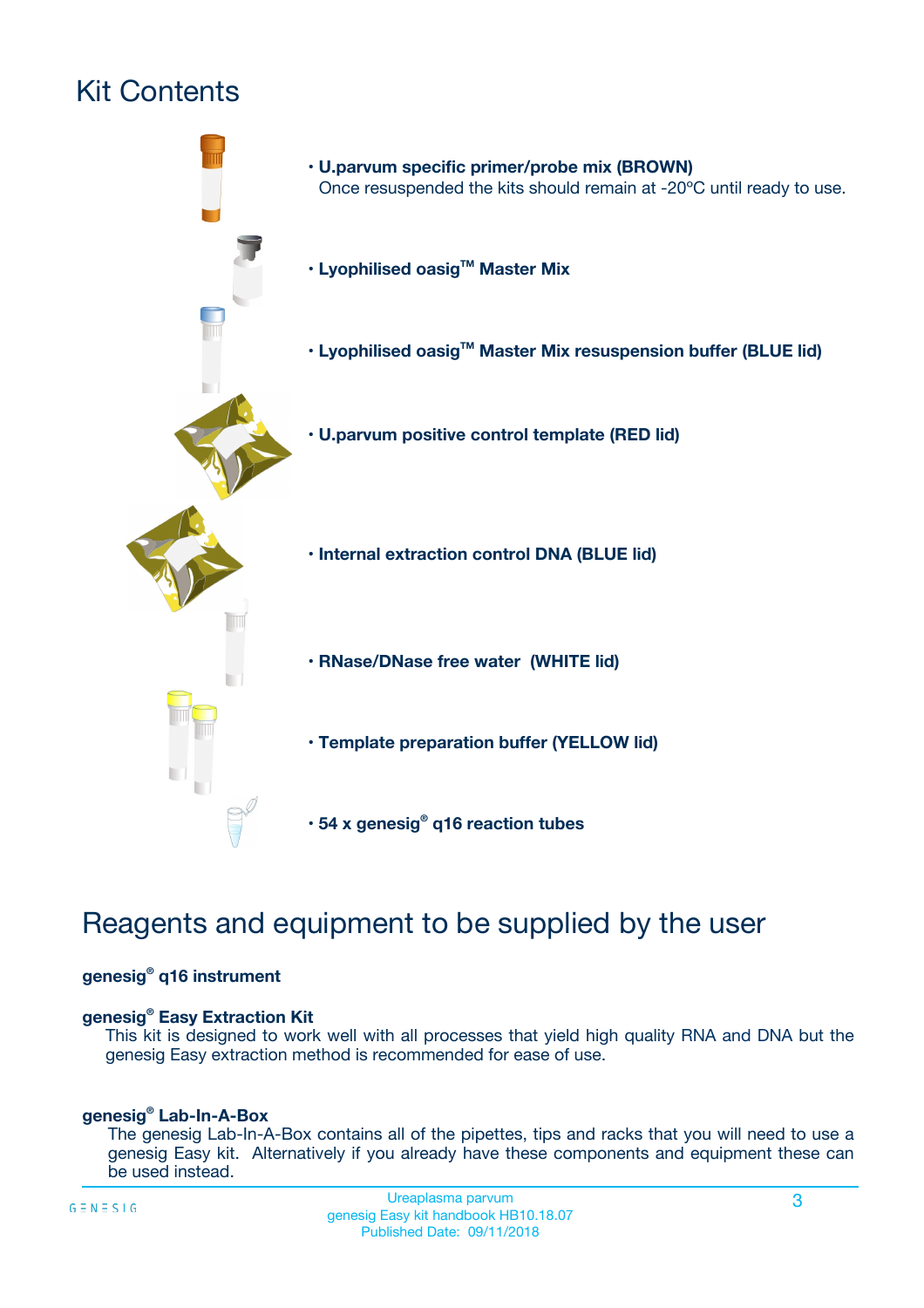# Step-by-step guide

### 1. Create your reaction mix



Use the blue pipette to transfer 500µl**\*** of the oasig Master Mix resuspension buffer into the tube of lyophilised oasig Master Mix and mix well by gently swirling. Then transfer all of that master mix into the brown tube labelled U.parvum primers/probe.

**\***Transfering 525µl of the oasig Master Mix resuspension buffer to your oasig Master Mix (instead of the 500µl recommended above) will enable you to take full advantage of the 50 reactions by accounting for volume losses during pipetting. In order to do so with the genesig Easy fixed volume pipettes use 1x blue, 2x red and 1x grey pipettes to make the total volume. Please be assured that this will not adversely affect the efficiency of the test.

Cap and shake tube to mix. A thorough shake is essential to ensure that all components are resuspended. **Failure to mix well can produce poor kit performance.**

Leave to stand for 5 minutes. Now your reaction mix is ready to use.

Store the reaction mix in the freezer from hereon.

#### Top tip

- Ensure that the reaction mix is mixed thoroughly before each use by shaking.
- **•** Once resuspended do not expose genesig Easy kit to temperatures above -20°C for longer than 30 minutes at a time.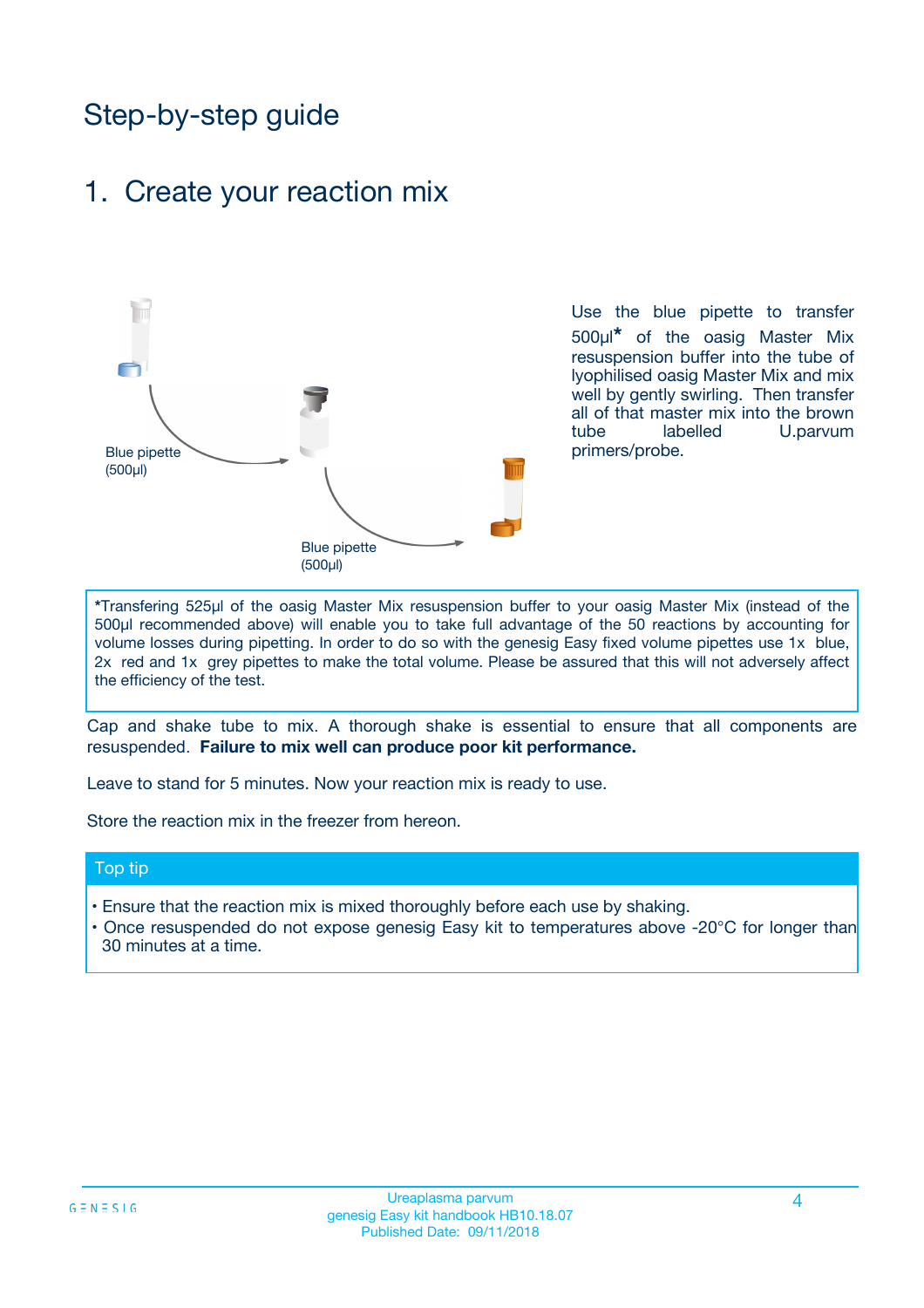# 2. Internal extraction control



Use the blue pipette to transfer 1000µl (2 x 500µl) of template preparation buffer into the Internal Extraction Control DNA tube. Cap and shake tube to mix.

Your kit contains Internal Extraction Control DNA. This is added to your biological sample at the beginning of the DNA extraction process. It is extracted along with the DNA from your target of interest. The q16 will detect the presence of this Internal Extraction Control DNA at the same time as your target. This is the ideal way to show that your DNA extraction process has been successful.

#### **If you are using an alternative extraction kit:**

Use the red pipette to transfer 10µl of Internal Extraction Control DNA to your sample **after** the lysis buffer has been added then follow the rest of the extraction protocol.

#### **If you are using samples that have already been extracted:**

Use the grey pipette to transfer 5µl of Internal Extraction Control DNA to your extracted sample.

### 3. Add reaction mix to all reaction tubes



For every reaction to be run, use the red pipette to add 10µl of your U.parvum reaction mix to every tube.

#### Top tip

- Always pipette the reaction mix directly into the bottom of the tube.
- You can label the tube lids to aid your reaction setup but avoid labelling tube sides.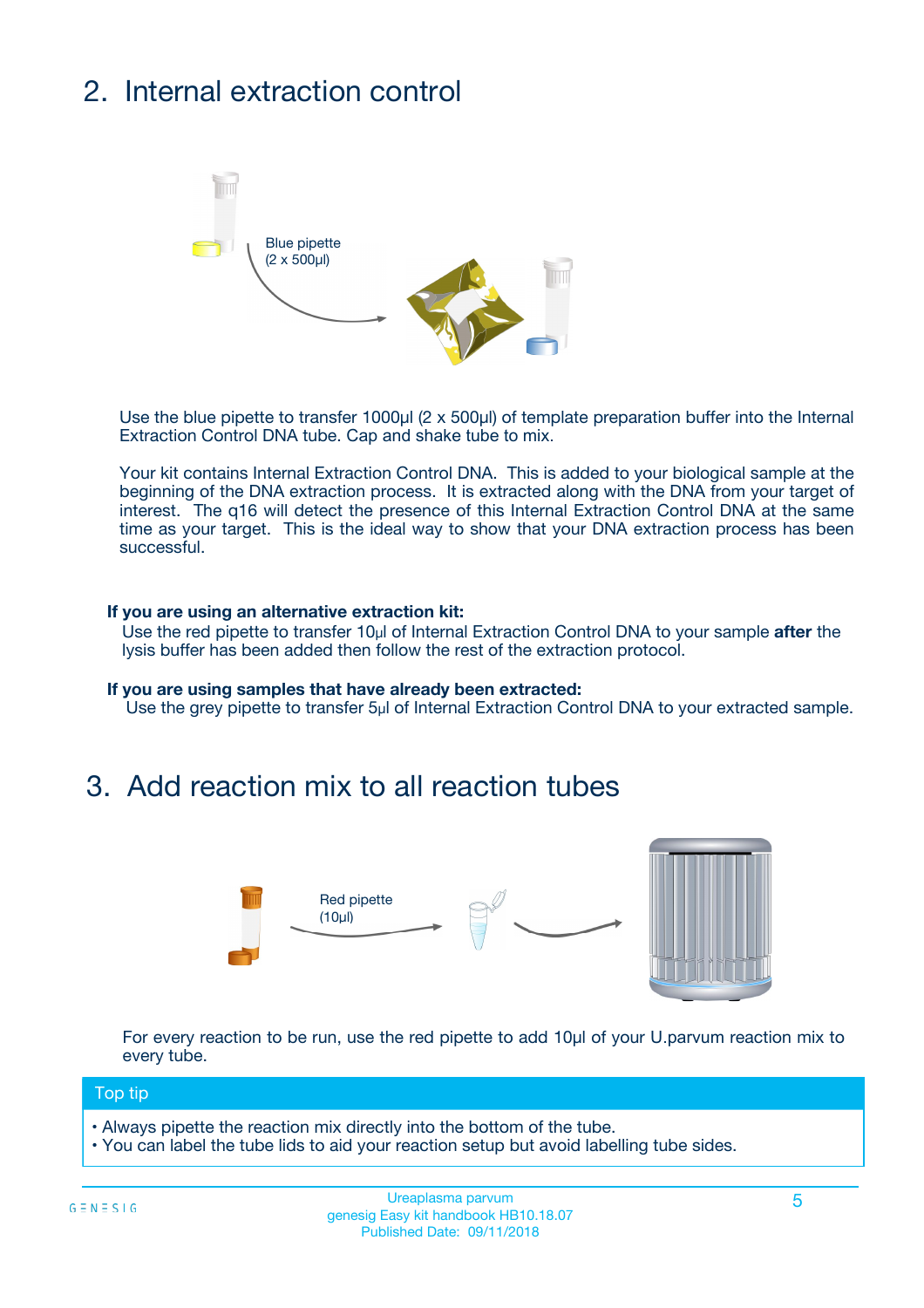### 4. Negative control



For each test you will require a negative control. Instead of DNA, water is used. This sample should typically prove negative thus proving that all of your positive samples really are positive.

To create a negative control reaction simply use the red pipette to add 10µl of the water to the required reaction tubes. Close these tubes after adding the water.

Because some genesig kit targets are common in the environment you may occasionally see a "late" signal in the negative control. The q16 software will take this into account accordingly.

#### Top tip

**•** Always add the water to the side of the tube to reduce the introduction of bubbles.

### 5. Set up a test



For each sample you wish to analyse, use the red pipette to add 10µl of your DNA sample to the required reaction tubes. Close these tubes after adding the sample. Always change pipette tips between samples.

#### Top tip

**•** Always add the DNA sample to the side of the tube to reduce the introduction of bubbles.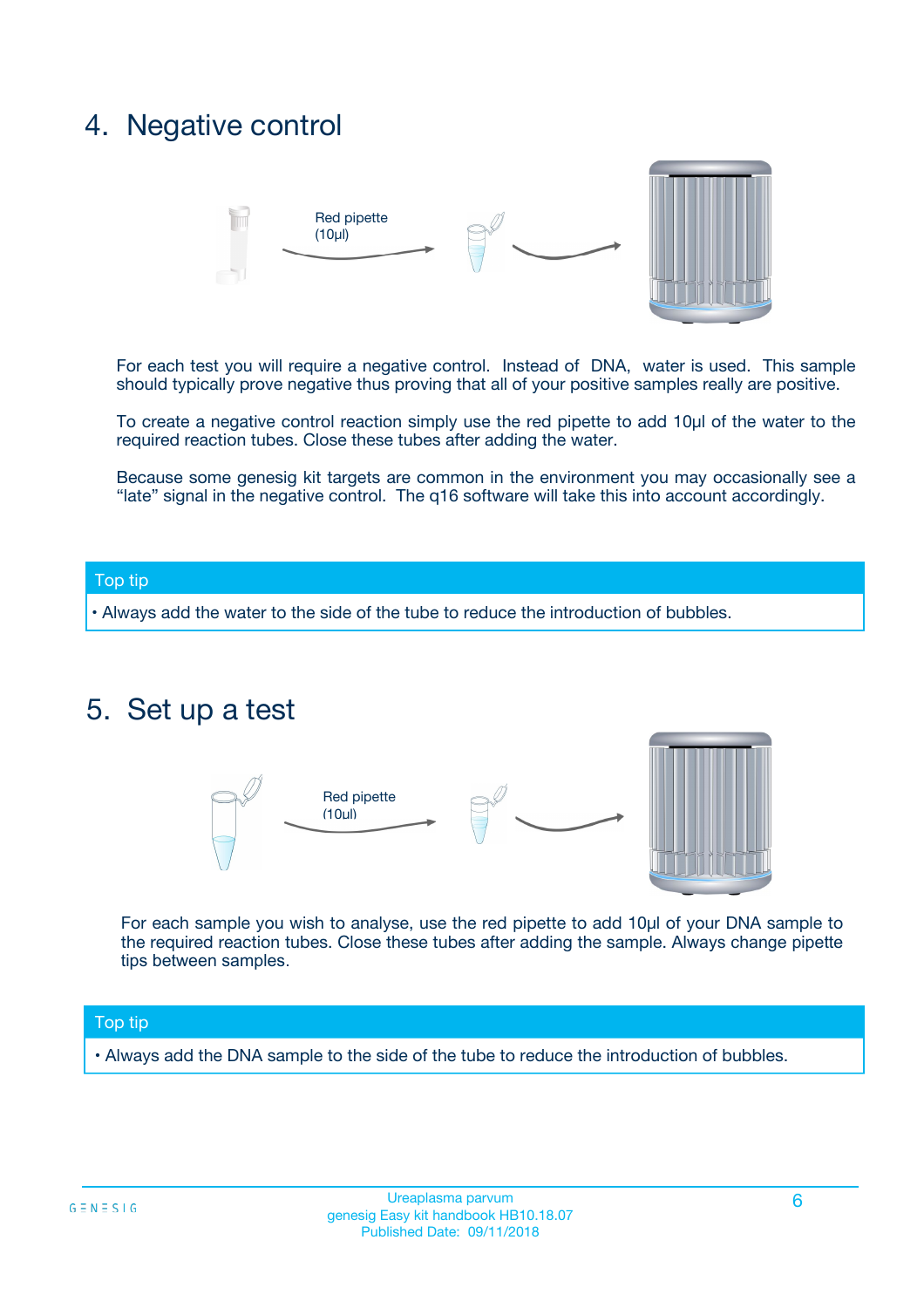### 6. Positive control



Use the blue pipette to transfer 1000µl (2 x 500µl) of template preparation buffer into the positive control template tube. Cap and shake tube to mix.

Each time you run a test you will require a positive control. This is a small portion of DNA from your target of interest. It serves two purposes:

1. It will always test positive so it shows that everything is working as it should be.

2. The q16 software knows how much DNA is present in the positive control. So it can automatically compare your sample of interest with the positive control to calculate the amount of target DNA in your sample.

To create a positive control reaction, simply use 10µl of the positive control instead of your DNA sample.



Take great care when setting up your positive control. The positive control template has the potential to give you a false positive signal in your other samples. Set positive controls up last after all other sample tubes are closed. Always change pipette tips between samples. You may even choose to set up positive controls in a separate room.

#### Top tip

**•** Always add the positive control to the side of the tube to reduce the introduction of bubbles.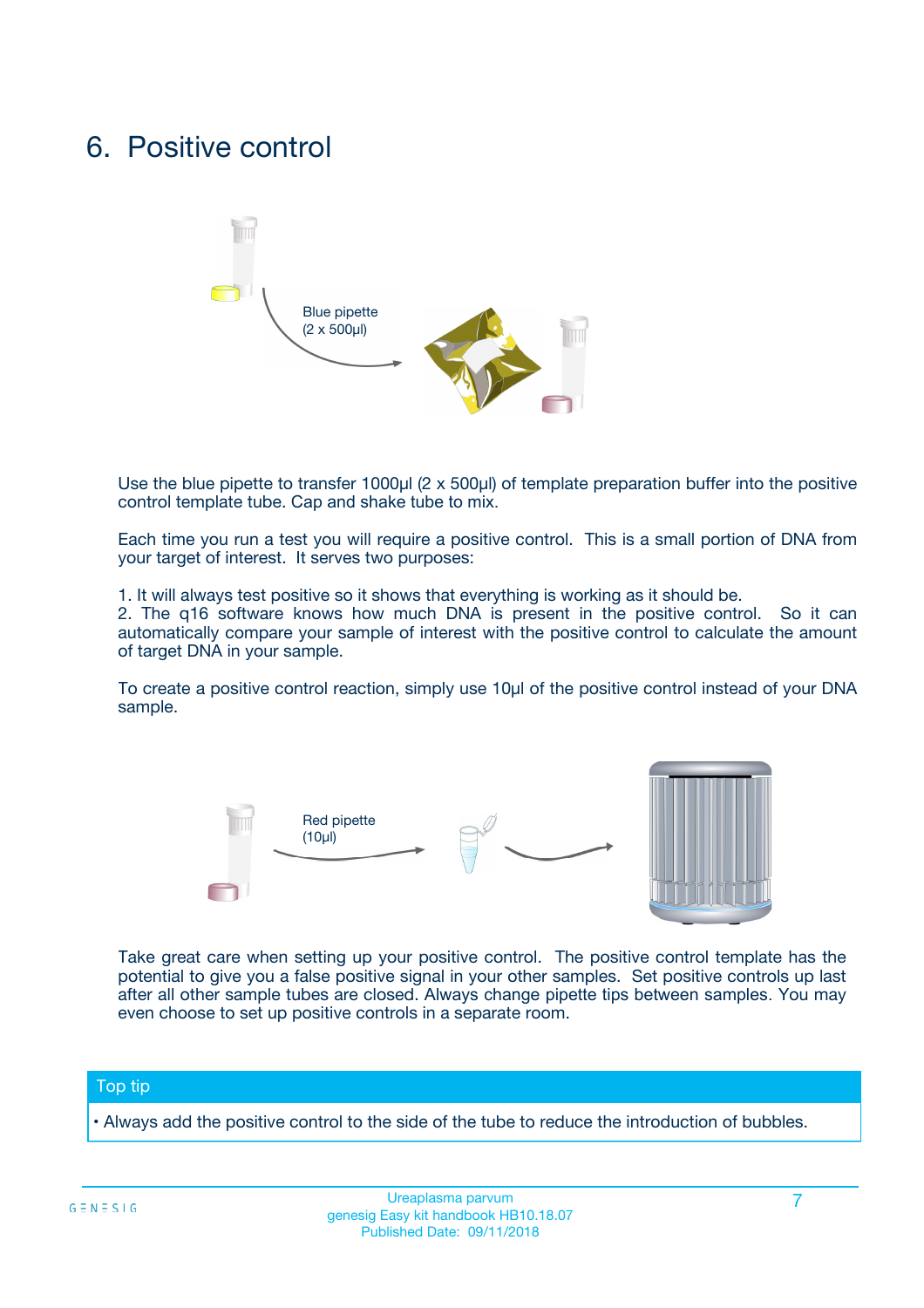# 7. Running the test

Place the tubes into the correct positions in your q16 as defined by the software, this may include positioning of empty tubes to ensure that the q16 lid is balanced. The run can then be started.

| genesig q16 PCR software - 1.2                                               |                                     | $\Box$                                                                                  |
|------------------------------------------------------------------------------|-------------------------------------|-----------------------------------------------------------------------------------------|
| Unsaved (New Experiment 2<br>$\vert \cdot \vert$<br><b>Open Experiments:</b> | <b>D</b> Open<br>Save<br>$\Box$ New | Save As<br><b>C</b> Close<br>$G \equiv N \equiv S \mid G$<br><b>&amp; Configuration</b> |
| Setup<br><b>Results</b><br><b>Stages:</b>                                    |                                     |                                                                                         |
| <b>Notes</b>                                                                 | Samples                             | <b>Tests</b>                                                                            |
| <b>Name and Details</b>                                                      | Color<br>Name                       | Note<br>Color<br>Note<br>Name                                                           |
| New Experiment 2017-10-26 11:06                                              | Sample 1                            | ع<br>条<br>Test 1                                                                        |
| Kit type: genesig® Easy Target Detection kit                                 | Sample 2                            |                                                                                         |
| Instrument Id.:                                                              | Sample 3                            | $\qquad \qquad \blacksquare$<br>$\qquad \qquad \blacksquare$                            |
| Run Completion Time:                                                         | Sample 4                            |                                                                                         |
| <b>Notes</b>                                                                 | Sample 5<br>A<br>v                  | $\triangle$<br>4<br>$\oplus$<br>₩                                                       |
| <b>Well Contents</b>                                                         |                                     | <b>Run</b>                                                                              |
| Pos.<br>Test                                                                 | Sample                              | <b>Run Status</b>                                                                       |
| Test 1<br>-1                                                                 | <b>Negative Control</b>             | $\blacktriangle$                                                                        |
| $\overline{2}$<br>Test 1                                                     | <b>Positive Control</b>             |                                                                                         |
| $\overline{\mathbf{3}}$<br>Test 1                                            | Sample 1                            | Show full log                                                                           |
| Test 1<br>$\overline{4}$                                                     | Sample 2                            |                                                                                         |
| 5<br>Test 1                                                                  | Sample 3                            | <b>Run Control</b>                                                                      |
| 6<br>Test 1                                                                  | Sample 4                            |                                                                                         |
| $\overline{7}$<br>Test 1                                                     | Sample 5                            |                                                                                         |
| 8                                                                            |                                     | $\triangleright$ Start Run<br>Abort Run                                                 |
| <b>JOD FURTY TUDE TO BUILDED IN</b>                                          |                                     | $\overline{\mathbf{v}}$                                                                 |

#### Top tip

- Before loading tubes into the q16, check for bubbles! Flick the bottom of the tubes to remove any bubbles that may have formed during the test setup.
- Apply centrifugal force with a sharp wrist action to ensure all solution is at the bottom of the reaction tube.
- When repeating a test you can use a previous file as a template by clicking 'open' then selecting File name > Files of Type > Experiment file as template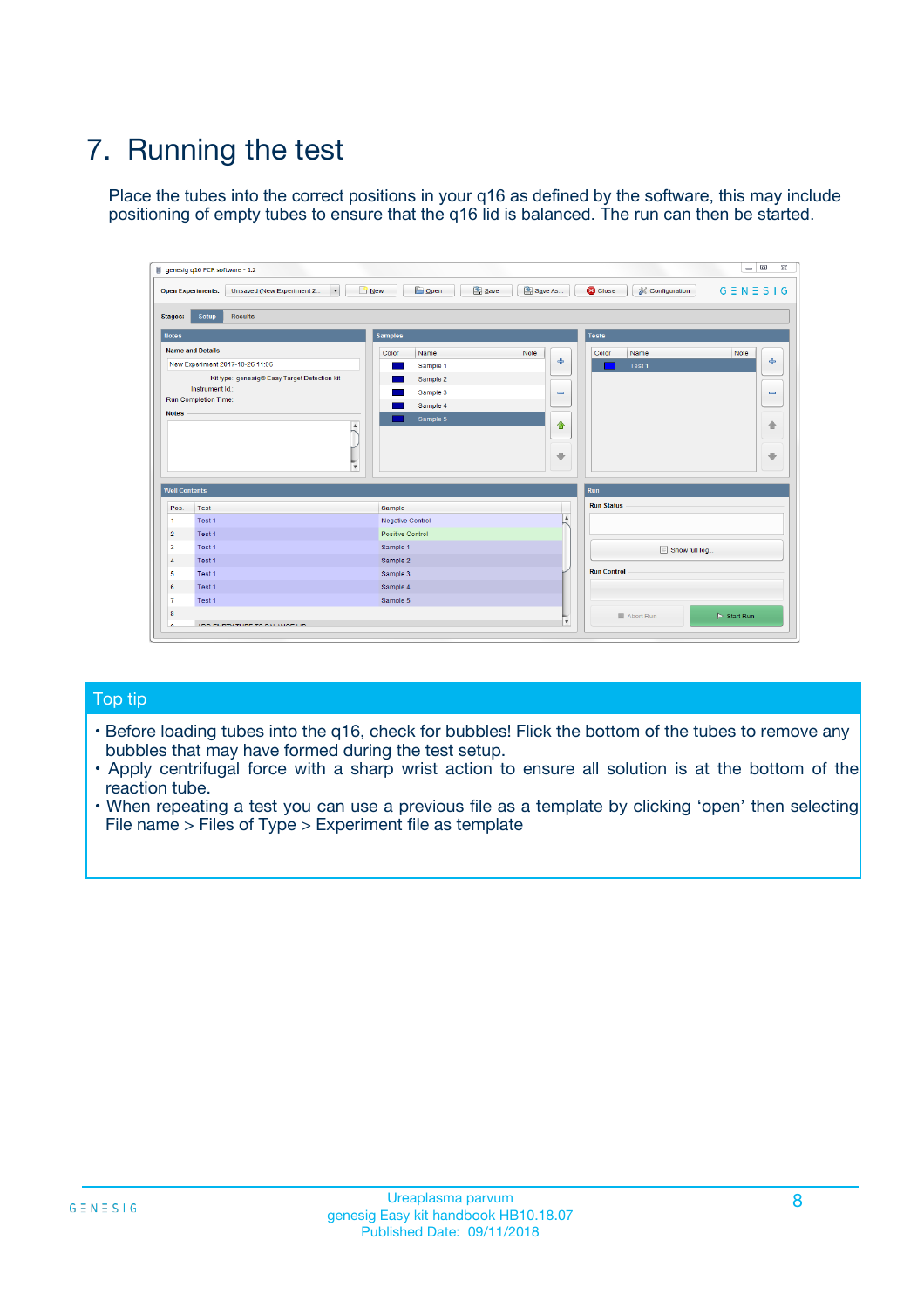## What do my results mean?

Analysis of your data is carried out automatically by the genesig q16. The following information is designed to help you fully understand a result or to troubleshoot:

### "Positive"

#### **Explanation**

Your sample has produced a positive result. Your target of interest is present and you can use the reported quantity.

"Negative"

#### **Explanation**

Your sample has produced a negative result. The target is not present in your sample.

### "Test contaminated"

#### **Explanation**

The Negative Control should be completely free of any DNA. If you see this error message it means that at some point during the setup, the Negative Control has been contaminated with DNA and has given a positive signal. This contamination has invalidated the test. The Positive Control and your test samples are both possible sources of contaminating DNA. The genesig q16 reaction tubes from previous runs will also contain very high amounts of DNA so it is important that these are carefully disposed of after the run is completed and NEVER OPENED. It may be the case that your kits have become contaminated which will lead to the same problem occurring repeatedly.

#### **Solutions**

1. Clean your working area using a commercial DNA remover solution to ensure the area is DNA free at the start of your run and re-run the test

2. If the problem persists then the kit has become contaminated and it will have to be discarded and replaced with a new kit. When you open the new kit, run a simple test to show that changing the kit has solved the problem. Prepare a test which includes only the Positive Control, the Negative Control and one 'mock sample'. For the 'mock sample' add water instead of any sample DNA. The result for the Negative Control and the mock sample should be negative indicating that contamination is no longer present.

#### **Preventive action**

An ideal lab set-up has a 'Clean area' where the test reagents are prepared and a 'sample area' where DNA samples and the Positive Control template are handled. The best workflow involves setting up all the test components (excluding the positive control template) in the clean area and then moving the tests to the sample area for sample and Positive Control addition. If this method is followed then the kit components are always kept away from possible sources of contamination. For extra security the Negative Control can be completely prepared and sealed in the clean area. All work areas should be decontaminated regularly with DNA remover.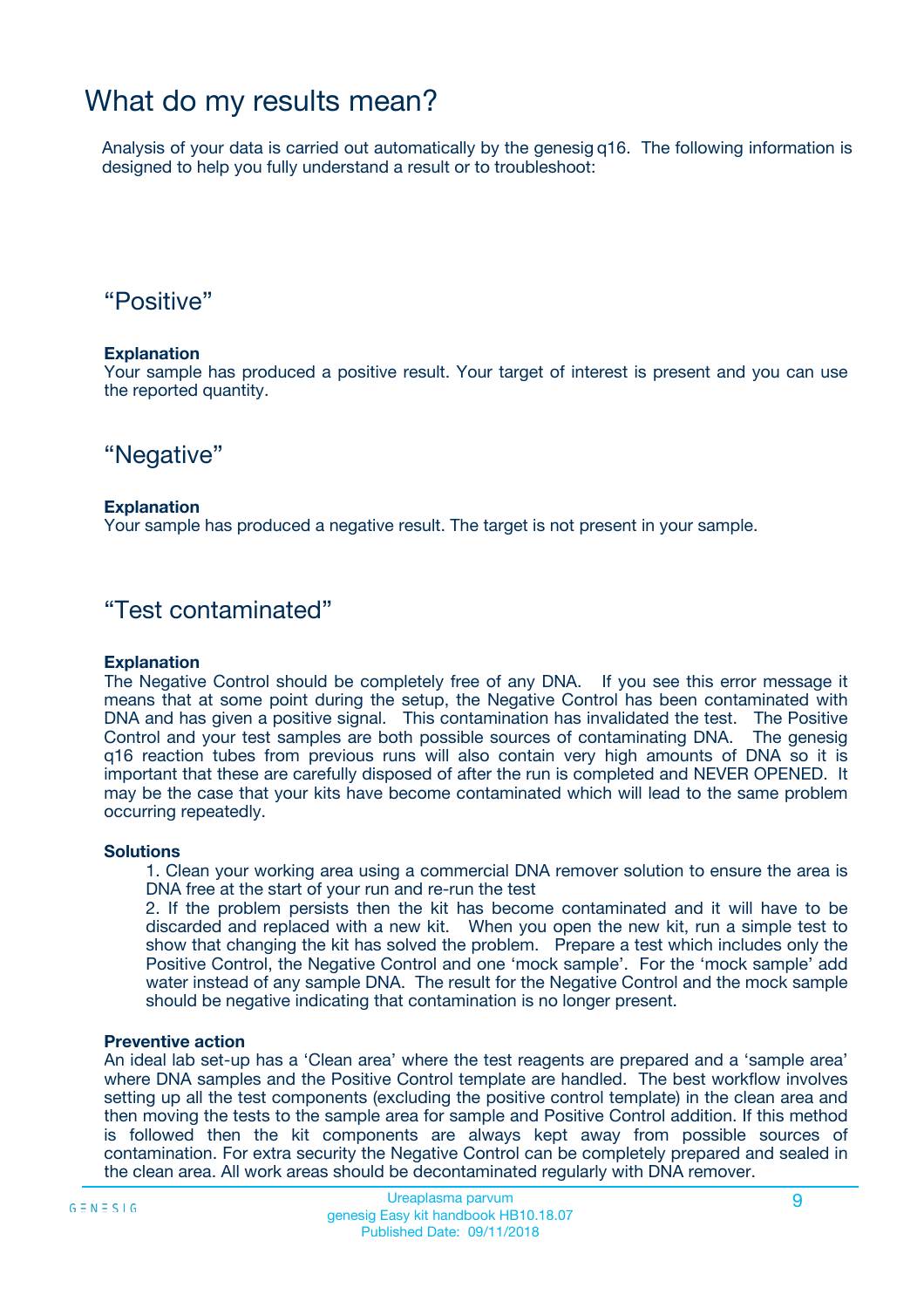### "Sample preparation failed"

#### **Explanation**

The test has failed because the quality of the sample was not high enough. The Internal Extraction Control component identifies whether the sample has been prepared correctly and is of suitable quality. This error message means that this quality control test has failed and the sample quality is not high enough for analysis.

#### **Solutions**

1. Check the sample preparation protocol for any user errors then repeat.

2. Poor quality samples can result from overloading the sample preparation protocol with too much starting material. Try reducing the amount of starting material then repeat.

3. Failing to add the Internal extraction Control DNA to your sample during the sample preparation protocol can also lead to a reported result of "sample preparation failed". Ensure that this step has not been overlooked or forgotten. If your samples are derived from an archive store or from a process separate from your genesig Easy extraction kit; you must add 5µl of Internal Extraction Control DNA into each 0.5ml of your sample to make it suitable for use on the q16.

### "Positive result, poor quality sample"

#### **Explanation**

The test is positive so if you are only interested in obtaining a 'present or absent' answer for your sample then your result is reliable. However, the test contains an Internal Extraction Control component that identifies if the sample is of high quality. This quality control test has failed and the sample is not therefore of high enough quality to accurately calculate the exact copy number of DNA present. If you require quantitative information for your sample then proceed with the solutions below.

#### **Solution**

For appropriate solutions, read the "Sample preparation failed" section of this handbook.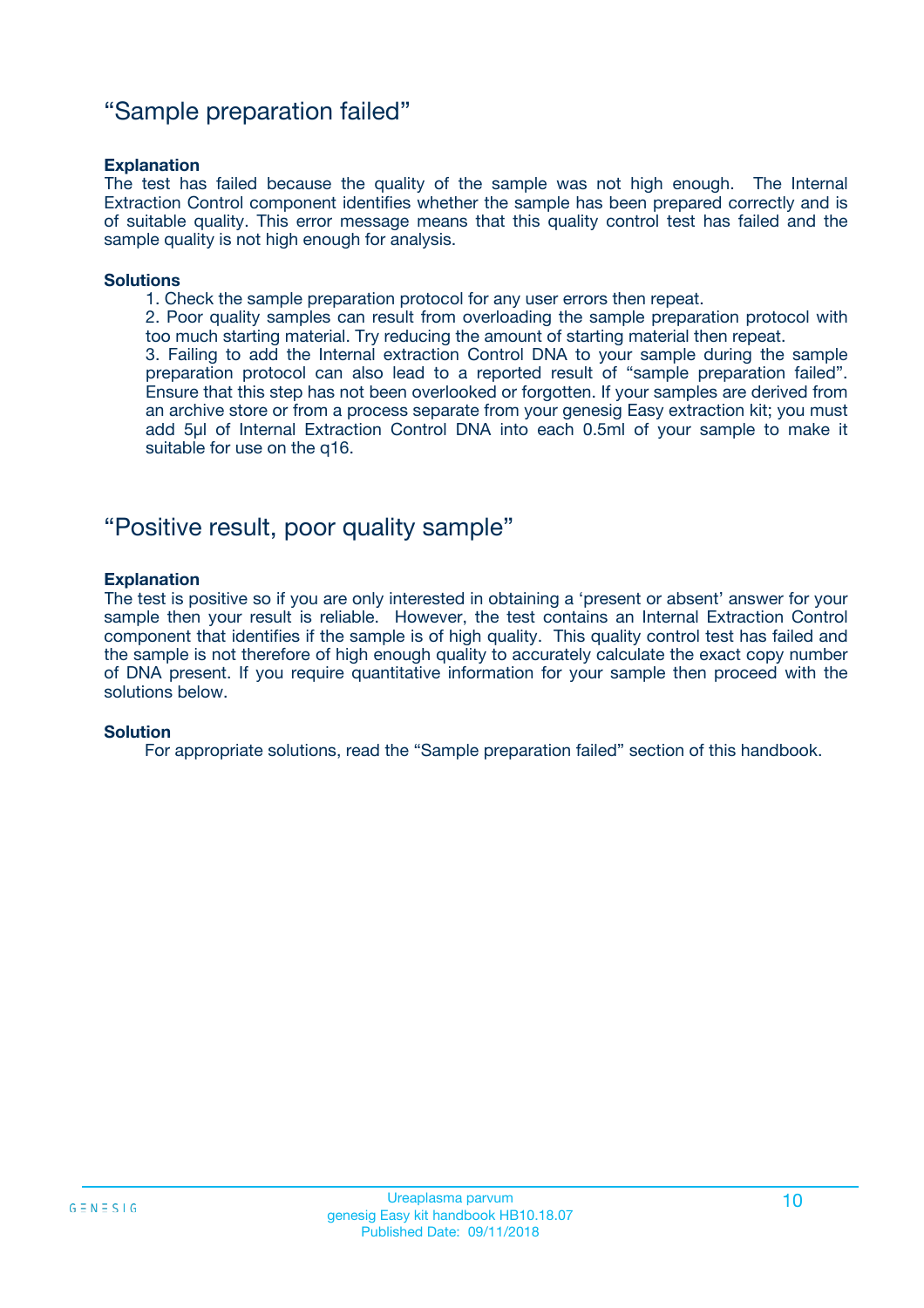### "Test failed"

#### **Explanation**

The test has failed because the Positive Control has not worked. The Positive Control is present to show that all aspects of the test are working correctly together. When this control test fails, the test as a whole is invalidated. This finding indicates that a problem has occurred in the reaction set-up part of the experiment and has nothing to do with sample preparation.

#### **Solutions**

- 1. Check the entire workflow and test set-up to look for any user errors, then repeat the test e.g. have the right colour pipettes and solutions been used with the correct tubes?
- 2. Ensure the positive and negative controls are inserted into the correct wells of your q16.

3. A component of the test may have 'gone off' due to handing errors, incorrect storage or exceeding the shelf life. When you open a new kit, run a simple test to show that changing the kit has solved the problem. Prepare a test which includes only the Positive Control, the Negative Control and one 'mock sample'. For the 'mock sample' add internal control template instead of any sample DNA. If the Positive Control works, the mock sample will now be called as a negative result.

### "Test failed and is contaminated"

#### **Explanation**

The Positive Control is indicating test failure, and the Negative Control is indicating test contamination. Please read the "Test Failed" and "Test contamination" sections of this technical support handbook for a further explanation.

#### **Solution**

For appropriate solutions, read both the "Test failed" and "Test contaminated" sections of this handbook.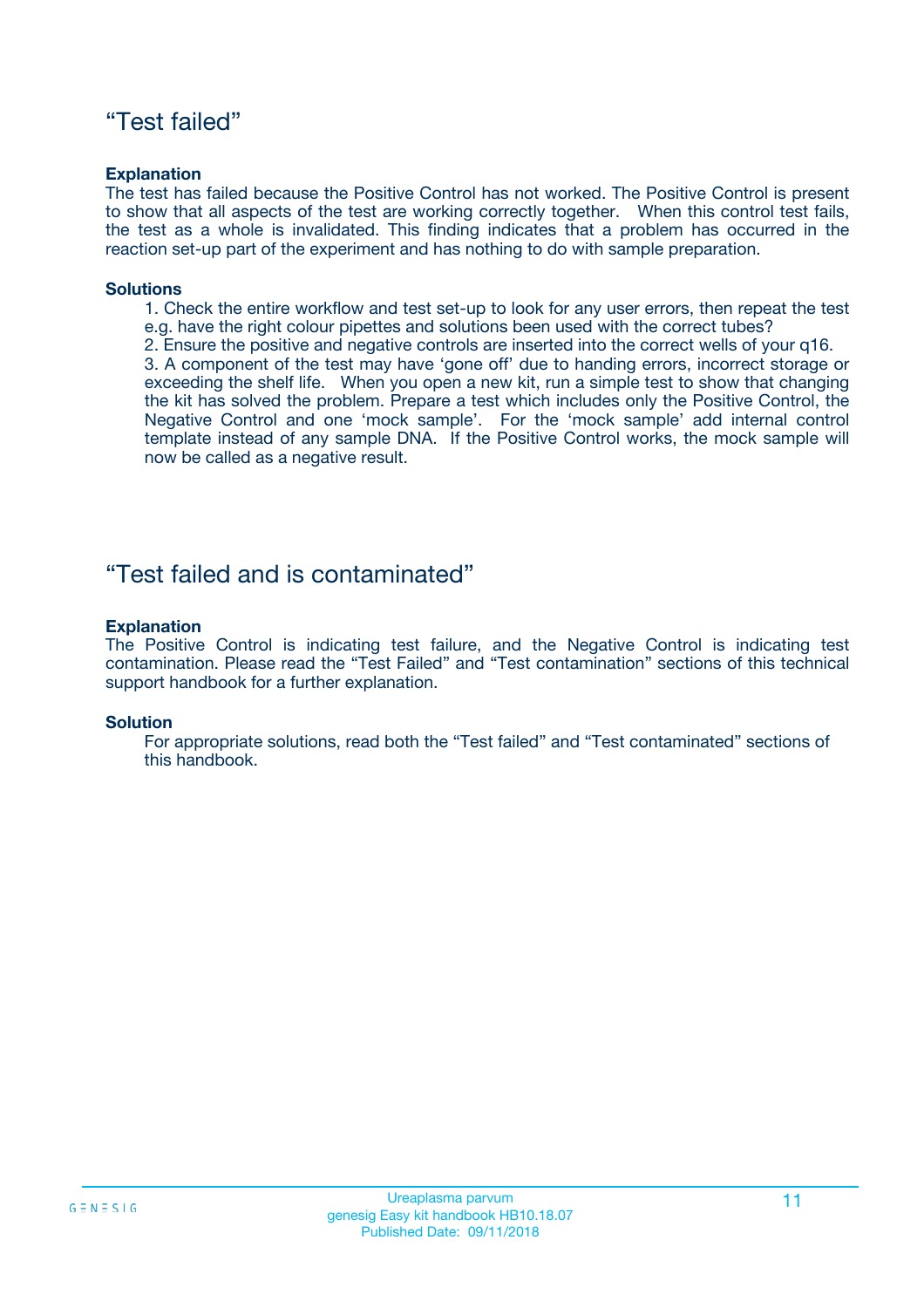## Ureaplasma parvum

Ureaplasma parvum (formerly known as Ureaplasma urealyticum biovar 1) is a Ureaplasma which are among the most common bacteria isolated from the human urogenital tract.

Ureaplasmas can produce asymptomatic infections or disease characterized by an exaggerated inflammatory response.

Ureaplasma parvum has a circular chromosome consisting of 751,719 base pairs. The GC content is 25% which is relatively low compared to other species.

The species prefers to grow in acidic pH between 6.0-6.5. It colonizes the human urinary and genital tracts causing a variety of diseases that are discussed below.

Mutations within the 23Sr RNA and ribosomal proteins L4 and L22 have caused macrolide resistance within Ureaplasma parvum. This has allowed it to survive in environments normally hostile to other microbes such as the acidic urinary-genital tract and enabled it to be resistant to antimicrobial drugs.

Ureaplasma parvum has been categorized as a mucosal parasite living within the genito-urinary tracts. It is a mycoplasma and pathogenic ureolytic mollicute which can cause male urethritis, supperative arthritis, adverse pregnancy outcomes, chorioamnionitis, surgical wound infections, neonatal meningitis, pelvic inflammatory diseases, pyelonephritis, and neonatal disease.

Ureaplasma parvum can cause infertility via placental inflammation and infection of the amniotic sac during early pregnancies. Infection of the lower lung can cause chronic lung disease in premature babies and/or bronco-pulmonary dysplasia. Lower respiratory infection can also cause infants with low birth weights leading to congenital pneumonia, meningitis, and even death.

Treatment is via a prolonged dose of antibiotic such as Doxycycline.

Nucleic Acid Testing targeting the ureC gene is a reliable method of detecting U.parvum as this is a consistent stable gene in an otherwise mutable pathogen.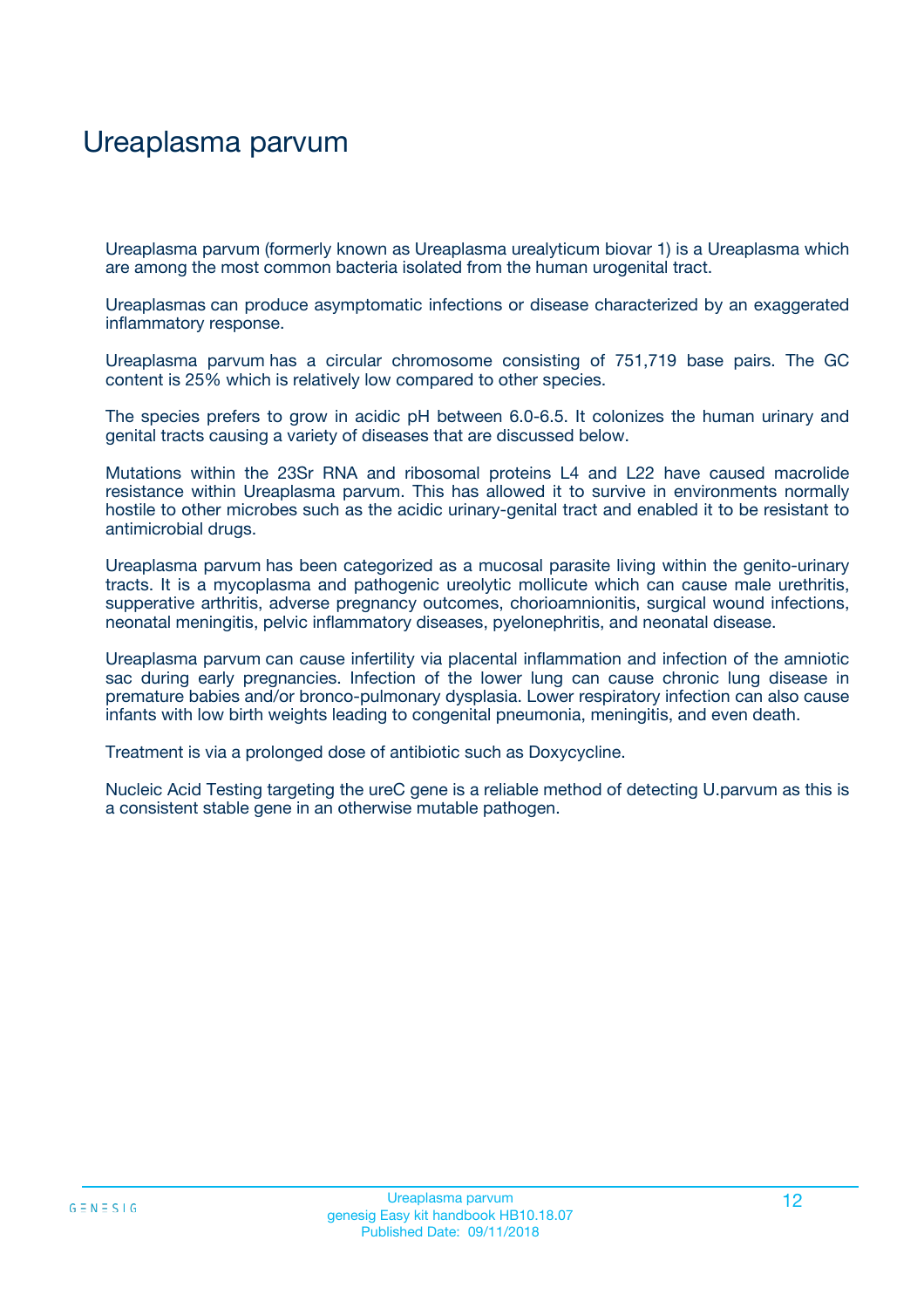# **Specificity**

The Primerdesign genesig Kit for Ureaplasma parvum (U.parvum) genomes is designed for the in vitro quantification of U.parvum genomes. The kit is designed to have a broad detection profile. Specifically, the primers represent 100% homology with over 95% of the NCBI database reference sequences available at the time of design.

The dynamics of genetic variation means that new sequence information may become available after the initial design. Primerdesign periodically reviews the detection profiles of our kits and when required releases new versions.

If you require further information, or have a specific question about the detection profile of this kit then please send an e.mail to enquiry@primerdesign.co.uk and our bioinformatics team will answer your question.